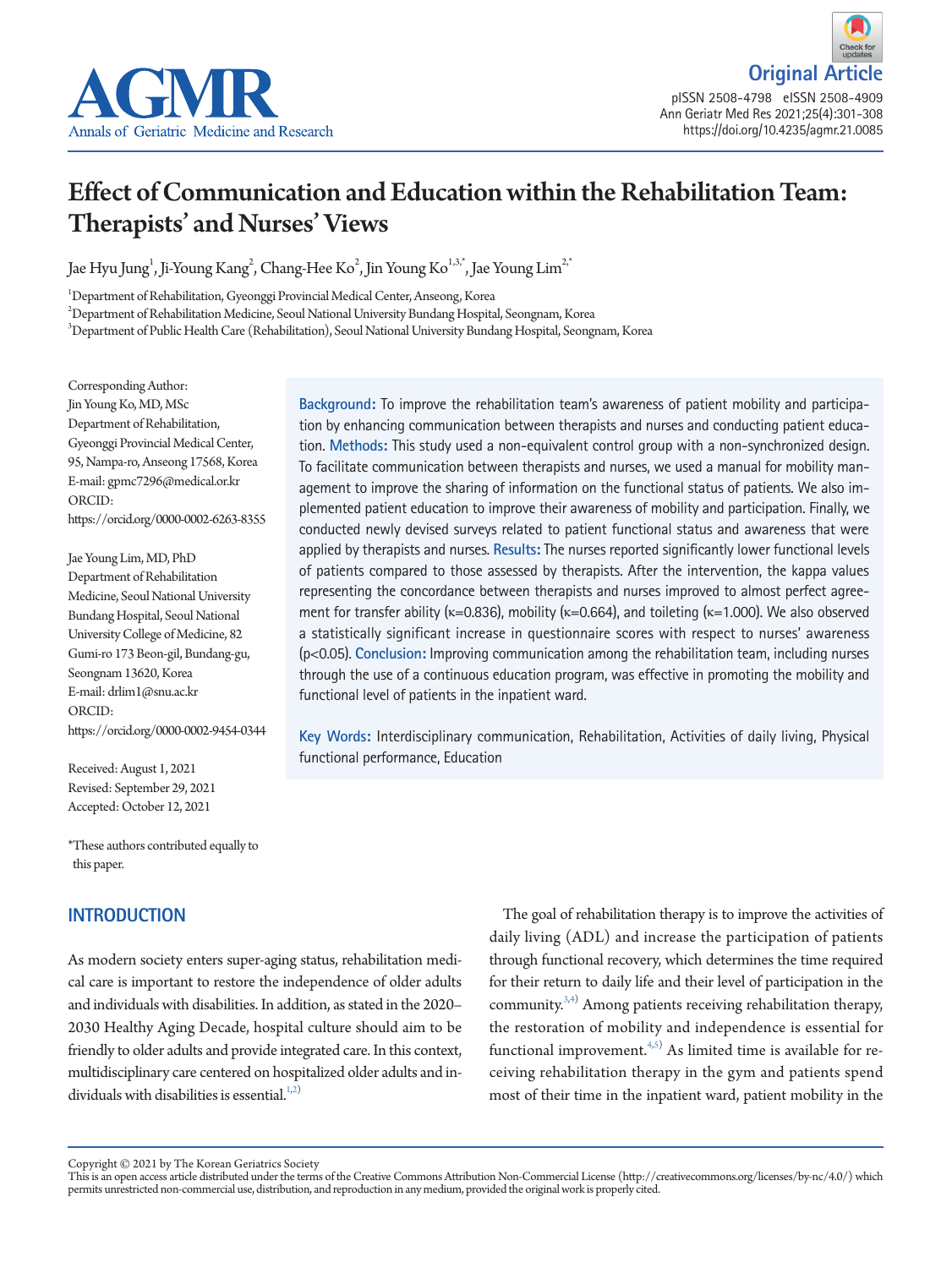ward is also important.<sup>[6](#page-7-0))</sup> However, inappropriate hyperactivity that does not match the patient's functional status can cause falls, which can lead to fractures, fear of walking, disability, increased hospital stays, and additional costs, thereby inhibiting more effective rehabilitation treatment. $4,7)$  $4,7)$  $4,7)$  Therefore, to promote independence and prevent falls, individualized programs that consider patient function are needed to promote the mobility of patients in the ward.

However, unlike a therapist whose primary goal is to improve mobility and function, nurses in an inpatient rehabilitation ward tend to create dependency and immobility issues due to a lack of knowledge and experience regarding rehabilitation to improve mobility.[5](#page-6-0),[8](#page-7-2)[-11\)](#page-7-3) Thus, patient mobility and participation levels differ between the gym and the ward. The insufficient education of nurses regarding rehabilitation leads to their lack of knowledge regarding the importance of rehabilitation for improving mobility. This prevents nurses from facilitating therapy continuation and integration, which play important roles in multidisciplinary rehabilitation team.<sup>12-[15\)](#page-7-5)</sup> In this context, the present study aimed to improve the mobility and participation of patients in an inpatient ward by enhancing communication between therapists and nurses and implementing an educational program.

## **MATERIALS AND METHODS**

#### **Study Design and Participants**

This study was performed between August and November 2019 at

the rehabilitation unit of a community-based hospital in Korea. The participants comprised 45 patients admitted to the rehabilitation department, three therapists in charge, and 32 nurses dedicated to the inpatient rehabilitation ward. This study included all admitted patients receiving rehabilitation therapy, regardless of the diagnosis. The pre-intervention group included 30 patients hospitalized before the intervention period who participated in the survey without intervention, while the intervention group included 27 patients who participated in the survey after the intervention. The intervention group also included 12 patients in the pre-intervention group who were continuously hospitalized during the intervention period. We excluded patients who could not answer the survey questions or who did not agree to participate. We conducted the pre-intervention survey between August 1 and September 30, 2019. The intervention commenced on October 1, 2019 and we conducted the post-intervention survey after 2 weeks [\(Fig. 1\)](#page-1-0). The surveys were administered on paper, and patients who were unable to complete the questionnaire due to cognitive problems were assisted by a caregiver. The nurses enrolled in this study were not familiar with rehabilitation to improve mobility because they had not received detailed rehabilitation education. Three therapists had extensive experience in rehabilitation for mobility. This study was approved by the Institutional Review Board of Seoul National University Bundang Hospital (No. B-2102-664-116).

#### **Interventions**

We conducted two kinds of interventions: efficient communica-

<span id="page-1-0"></span>

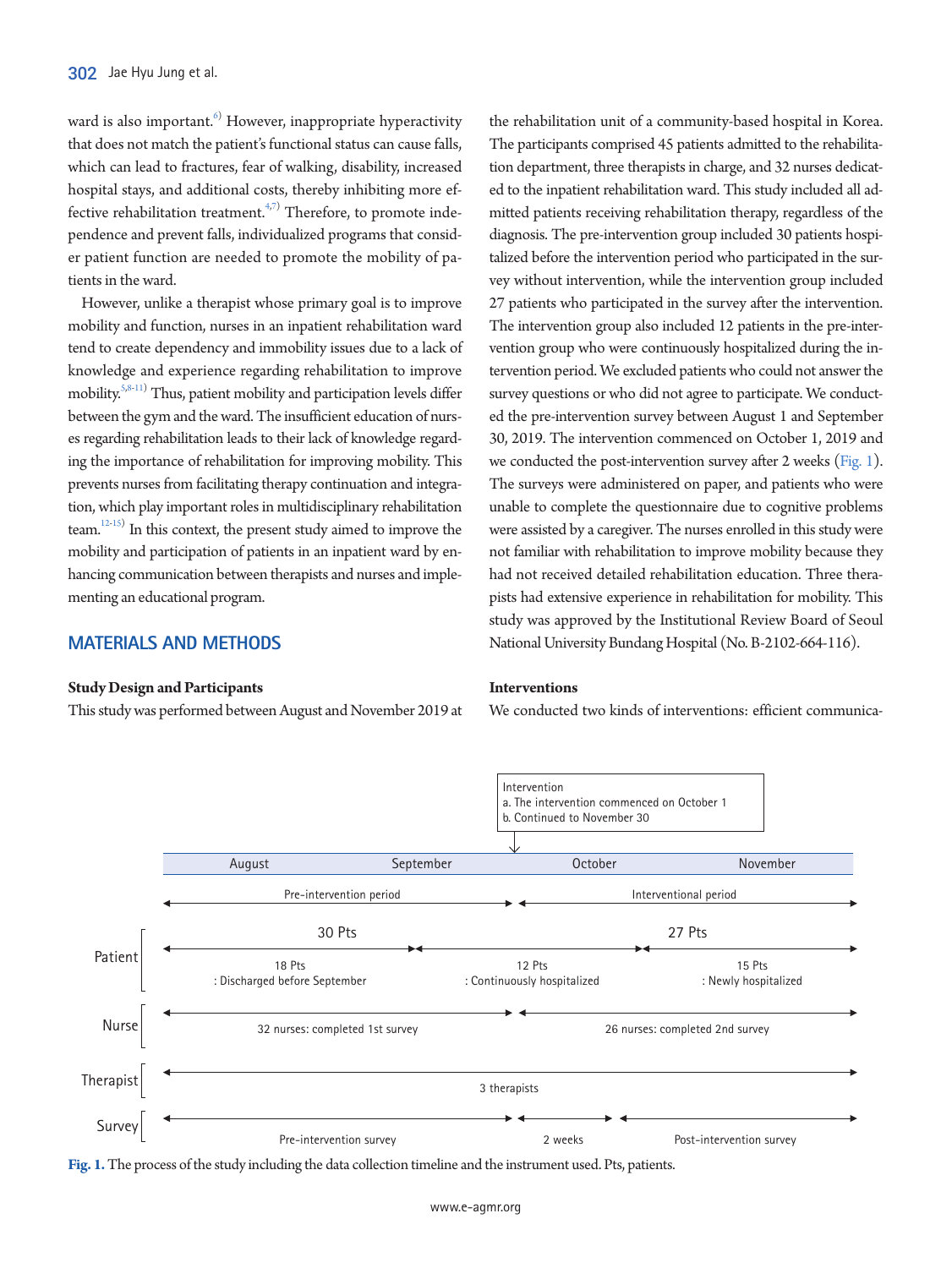tion among rehabilitation staff and promoting awareness of mobility and functional status among nurses and patients [\(Fig. 2\)](#page-2-0). To do so, the research team produced a manual called "My Rehabilitation Story." This manual contained useful information about using devices for mobility, such as wheelchairs and walkers, and skills for improving transfer, walking, and toileting. In particular, it contained information about the functional status according to individual patient evaluation. It describes the functional level, such as rolling, sitting up, transitioning from sitting to standing, sitting balance, standing balance, transfer, and performing ADL. The functional level was categorized into four levels according to the degree of help required (independent, supervision, help, and impossible) and recorded, which allowed clear communication of the patient's functional level by sharing the manual.

First, the manual was used as a tool for communication between nurses and therapists to share information about each patient's functional status. The patients' safe mobility, transfer ability, and toileting level based on the results of the functional evaluation were marked by the therapists on the lists of activities in the manual, which was then delivered to the nurses in the ward as a form of communication. The manuals were kept in the ward to continuously monitor each patient's level of activity and provide feedback to the patients, with all nurses checking the patient if necessary. In addition, to maximize communication, the rehabilitation team held a 30-minute team meeting once weekly. Second, the manual was used for patient education by therapists and nurses. At the

same time, the nurses could also use the manual for self-directed learning.

#### **Survey Methodology**

This study applied two survey questionnaires devised by the research team. The first questionnaire was related to the patients' functional status and was administered by the therapists and nurses after the initial functional assessment. The purpose of this survey was to determine the differences in each patient's functional level, as assessed by therapists and nurses. The survey consisted of multiple-choice questions about transfer ability (Question 1), mobility (Question 2), and toileting (Question 3). The respondents were asked to choose the answer that best suited the patient's functional level [\(Supplementary Table S1](#page-6-4)). Through these questions, we analyzed the agreement on the functional status of each patient between therapists and nurses before and after the intervention.

The second questionnaire was related to the awareness of mobility management. We applied this survey to nurses and patients before and after the intervention and assessed their overall understanding of mobility (Questions 1–2), understanding of patient mobility and function (Questions 3–9), and activity recommendation performance (Question 10). The nurses' questionnaire consisted of 10 questions, while the patients' questionnaire consisted of nine questions, as it excluded the question on functional ambulation categories (Question 2). We used a 4-point Likert scale to analyze and interpret the results of the survey [\(Table 1](#page-3-0)).

<span id="page-2-0"></span>

**Fig. 2.** The study was designed to enable efficient communication between physicians, therapists, and nurses and improve activity-related education. We used an activity manual called "My Rehabilitation Story." ADL, activities of daily living; PT, physical therapy.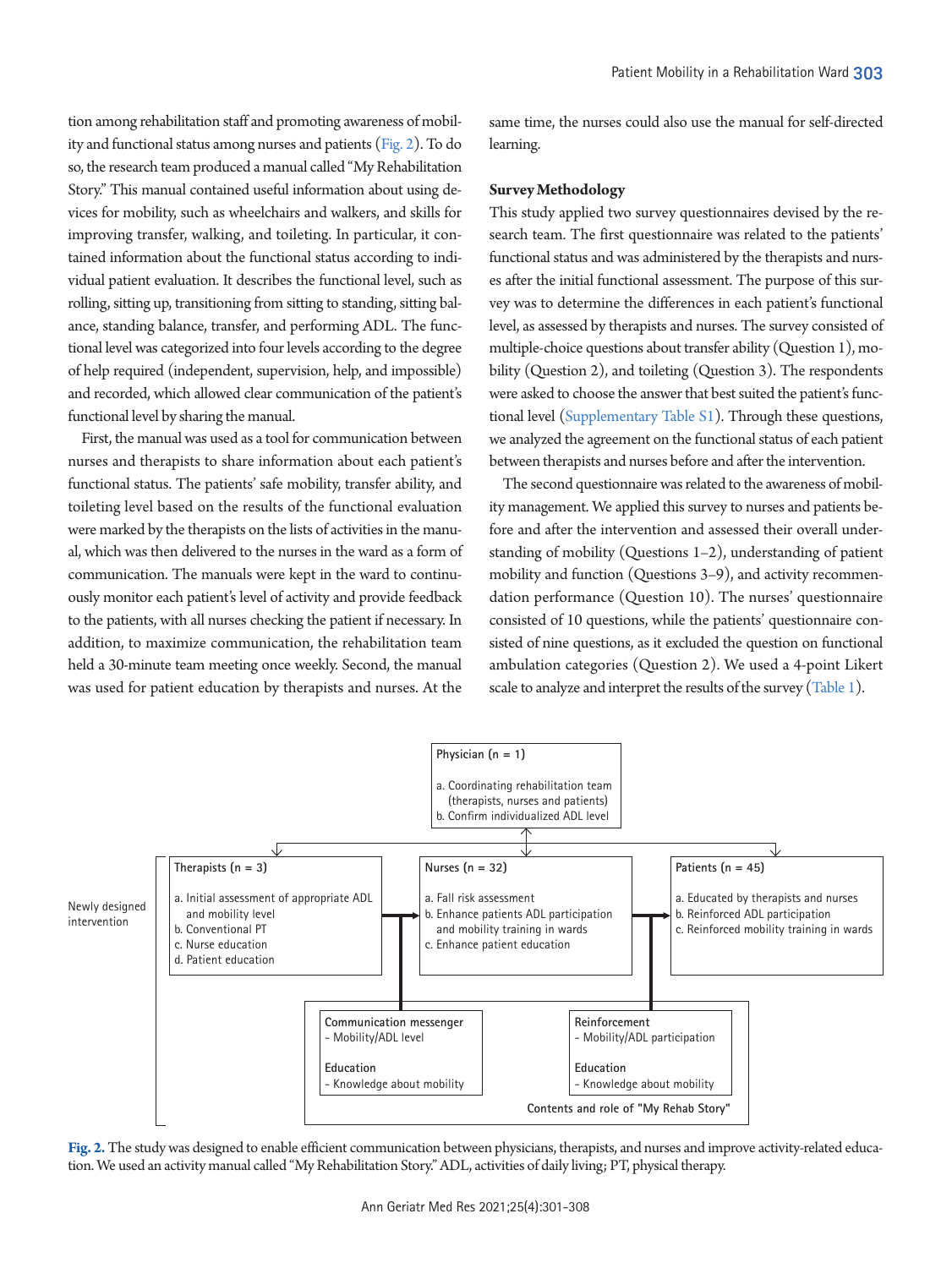#### **Statistical Analysis**

Frequency analysis was performed using descriptive statistics to analyze the general characteristics of the participants.  $\chi^2$  and Fisher exact tests were used to identify differences in participant characteristics between the two time points. Concordance between the therapists and nurses at the functional level was determined using Cohen's kappa  $(\kappa)$ . Response options 1 and 2 were combined into one category, "totally dependent," whereas 3–6 were combined into the category "partially dependent or independent." Agreement was defined as poor ( < 0.20), fair (0.21–0.40), moderate (0.41– 0.60), good  $(0.61-0.80)$ , or excellent  $(0.81-1).^{16}$  The analysis of the nurses' and patients' questionnaires used an ordinal 4-point Likert-type scale with possible responses of "fully disagree," "partly disagree," "partly agree," and "fully agree." Wilcoxon signed-rank tests were used to evaluate the significance of the differences in the responses to these questions. All analyses were performed using SPSS Statistics for Windows, version 22.0 (IBM SPSS, Armonk, NY, USA). In all analyses, statistical significance was set at p < 0.05.

## **RESULTS**

## **Patient Demographics**

[Table 2](#page-4-0) summarizes the general demographic characteristics of the

patients included in this study. The pre-intervention group included 13 men (43.3%) and 17 women (56.7%) with a mean age of  $71.7 \pm 12.8$  years, while the intervention group included 14 men (48.2%) and 13 women (48.2%) with a mean age of  $67.2 \pm 14.0$ years. The most common diagnosis was stroke in both groups pre-intervention group, 17 patients (56.7%); intervention group, 15 patients (55.6%). In the pre-intervention group, the Functional Ambulation Category score was 2.54 ± 1.50, the modified Barthel Index score was 54.95 ± 24.25, the Mini-Mental State Examination-Dementia Screening score was 20.33 ± 7.58, and the Global Deterioration Scale score was  $3.44 \pm 1.54$ . In the intervention group, these scores were  $2.44 \pm 1.72$ ,  $57.94 \pm 24.23$ ,  $20.46 \pm 7.04$ , and 3.54 ± 1.45, respectively. We observed no significant differences in the characteristics or scores between the two groups ( $p > 0.05$ ).

## **Agreements on Patient Functional Levels between Therapists and Nurses**

We analyzed the views of the therapists and nurses on each patient's functional level. We compared the proportions of patients that therapists and nurses classified as immobile or totally dependent. Regarding transfer ability, nurses and therapists classified 33.3% and 16.7% of patients, respectively, as totally dependent. This difference decreased from 16.6% to 3.7% after the interven-

<span id="page-3-0"></span>**Table 1.** Results of surveys assessing the awareness of mobility management among nurses and patients

| Questions      |                                                                                                                                 | <b>Nurses</b>                                                               |               |           | Patients                            |                                      |           |  |
|----------------|---------------------------------------------------------------------------------------------------------------------------------|-----------------------------------------------------------------------------|---------------|-----------|-------------------------------------|--------------------------------------|-----------|--|
|                |                                                                                                                                 | Post-intervention<br>Non-intervention<br>survey $(n=32)$<br>survey $(n=26)$ |               | p-value   | Non-intervention<br>period $(n=30)$ | Post-intervention<br>survey $(n=27)$ | p-value   |  |
| O <sub>1</sub> | I know how to use a wheelchair and walking aid<br>(walker, cane, crutch, etc.).                                                 | $3.1 \pm 0.6$                                                               | $3.3 \pm 0.5$ | 0.27      | $3.0 \pm 0.8$                       | $3.2 \pm 0.9$                        | 0.17      |  |
| Q2             | I know about Functional Ambulation Categories<br>$(FAC)$ .                                                                      | $1.7 \pm 0.6$                                                               | $2.7 \pm 0.7$ | $< 0.01*$ | $\ddagger$                          |                                      |           |  |
| O <sub>3</sub> | I share the patient's (or my) functional level with<br>the therapist.                                                           | $1.9 \pm 0.6$                                                               | $2.9 \pm 0.7$ | $< 0.01*$ | $3.2 \pm 0.8$                       | $3.3 \pm 0.8$                        | 0.75      |  |
| O <sub>4</sub> | I know the patient's (or my) strength and level of<br>ambulation in the therapy room.                                           | $2.0 \pm 0.7$                                                               | $3.2 \pm 0.5$ | $< 0.01*$ | $3.1 \pm 0.7$                       | $3.2 \pm 0.8$                        | 0.31      |  |
| O <sub>5</sub> | I know how to transfer my patient (or myself).<br>(e.g., wheelchair to bed, wheelchair to toilet)                               | $2.8 \pm 0.8$                                                               | $3.4 \pm 0.5$ | $0.01*$   | $2.8 \pm 0.7$                       | $3.4 \pm 0.6$                        | $< 0.01*$ |  |
| O <sub>6</sub> | I know the patient's (or my) safe ambulation level<br>(e.g., walker, cane, wheelchair, self-ambulation).                        | $2.9 \pm 0.8$                                                               | $3.2 \pm 0.6$ | 0.08      | $3.0 \pm 0.6$                       | $3.2 \pm 0.9$                        | 0.26      |  |
| O7             | I know the patient's (or my) safe voiding and defe-<br>cation level (e.g., catheter use, diaper, toilet use).                   | $2.8 \pm 0.8$                                                               | $3.3 \pm 0.6$ | $0.02*$   | $3.0 \pm 0.9$                       | $3.3 \pm 0.8$                        | 0.14      |  |
| O <sub>8</sub> | I know the level of exercise that my patient (or I)<br>can do himself or herself (or myself) in the ward.                       | $2.4 \pm 0.6$                                                               | $3.0 \pm 0.6$ | $0.01*$   | $3.1 \pm 0.7$                       | $3.0 \pm 0.8$                        | 0.94      |  |
| Q9             | I know the fall risk associated with the patient (or<br>myself) (e.g., drugs, catheter, mental condition).                      | $3.1 \pm 0.6$                                                               | $3.3 \pm 0.6$ | 0.16      | $2.9 \pm 0.7$                       | $3.2 \pm 0.8$                        | 0.10      |  |
|                | Q10 I encouraged patients to participate in mobility<br>training in the wards/I exercise on my own ini-<br>tiative in the ward. | $2.4 \pm 0.7$                                                               | $3.2 \pm 0.6$ | $< 0.01*$ | $2.8 \pm 0.9$                       | $3.0 \pm 0.9$                        | 0.27      |  |

Questions were answered on a 4-point Likert scale (1=fully disagree, 2=partly disagree, 3=partly agree, 4=fully agree).

†, Question 2 was not included for the patients and caregivers.

 $*_{p<0.05}$ .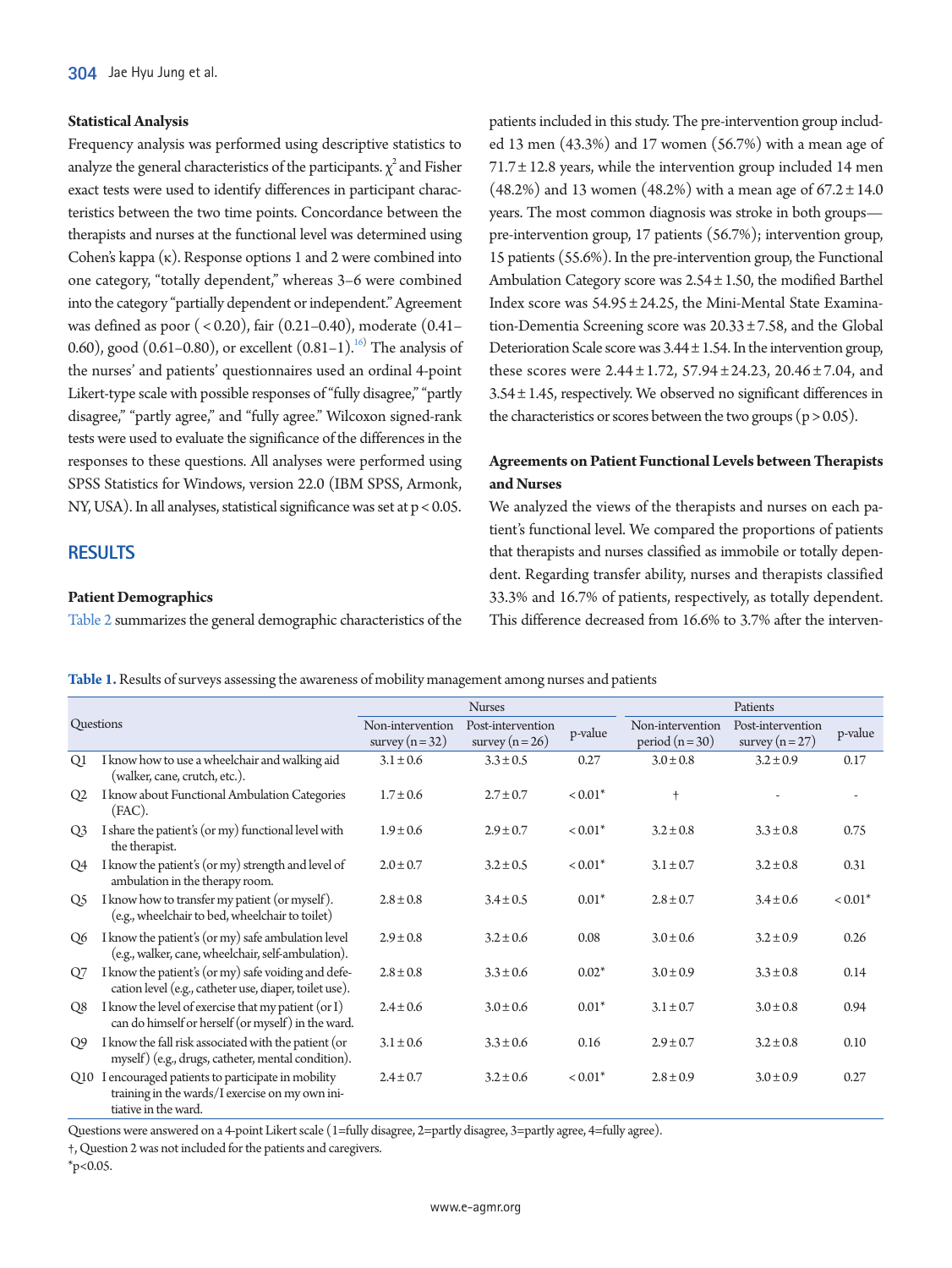<span id="page-4-0"></span>**Table 2.** Patient demographic data and clinical characteristics

|              | Non-intervention period ( $n = 30$ ) | Intervention period ( $n = 27$ ) | p-value |
|--------------|--------------------------------------|----------------------------------|---------|
| Sex          |                                      |                                  | 0.60    |
| Male         | 13(43.3)                             | 14(51.9)                         |         |
| Female       | 17(56.7)                             | 13(48.2)                         |         |
| Age $(y)$    | $71.7 \pm 12.8$                      | $67.15 \pm 13.9$                 | 0.25    |
| Diagnosis    |                                      |                                  | 0.92    |
| Stroke       | 17(56.7)                             | 15(55.6)                         |         |
| Hip fracture | 7(23.3)                              | 7(25.9)                          |         |
| <b>TKRA</b>  | 3(10.0)                              | 1(3.7)                           |         |
| Other        | 3(10.0)                              | 4(14.8)                          |         |
| Pain         |                                      |                                  | 0.15    |
| Yes          | 23(76.7)                             | 25(92.6)                         |         |
| No           | 7(23.3)                              | 2(7.4)                           |         |
| <b>FAC</b>   | $2.54 \pm 1.50$                      | $2.44 \pm 1.72$                  | 0.94    |
| MBI          | $55.0 \pm 24.3$                      | $57.9 \pm 24.2$                  | 0.65    |
| MMSE-DS      | $20.3 \pm 7.58$                      | $20.5 \pm 7.04$                  | 0.95    |
| GDS          | $3.44 \pm 1.54$                      | $3.54 \pm 1.45$                  | 0.87    |

Values are presented as number (%) or mean±standard deviation.

TKRA, total knee replacement arthroplasty; FAC, Functional Ambulation Categories; MBI, Modified Barthel Index; MMSE-DS, Mini-Mental State Examination-Dementia Screening; GDS, Global Deterioration Scale.

tion [\(Fig. 3\)](#page-5-0). Regarding mobility, nurses and therapists classified 53.3% and 30% of patients, respectively, as immobile. This difference of 23.3% ( $p = 0.037$ ) decreased to 11.1% ( $p = 0.311$ ) after the intervention. Regarding toileting, nurses and therapists classified 40% and 16.7% of patients, respectively, as totally dependent, with a difference of 23.3% ( $p = 0.045$ ). However, there was no difference between the two groups after the intervention  $(p = 1.000)$ [\(Fig. 3](#page-5-0)). The inter-rater agreement  $(\kappa)$  rates between therapists and nurses on patient functional level was moderate before the intervention as follows: transfer ability,  $\kappa = 0.571$  (p < 0.01); mobility, κ = 0.494 (p < 0.01); and toileting, κ = 0.462 (p < 0.01). However, the rates improved substantially to almost perfect agreement after the intervention as follows: transfer ability,  $\kappa = 0.836$  ( $p < 0.01$ ); mobility,  $\kappa = 0.664$  ( $p < 0.01$ ); and toileting,  $\kappa = 1.000$  ( $p < 0.01$ ) [\(Table 3,](#page-5-1) [Fig. 4\)](#page-5-2).

## **Results of Surveys Assessing Awareness of Nurses about Mobility Management**

Analysis of the survey of nurses showed increased mean scores for all questions after the intervention. The score increases were significant  $(p < 0.05)$  for all questions except for those on the use of aids (Question 1), identifying patient mobility level (Question 6), and fall risk assessment (Question 9). The three items that did not exhibit significantly different scores post-intervention had higher scores in the pre-intervention survey than the other items. The rate of disagreement in responses decreased from 42.5% before the intervention to 10.4% after the intervention [\(Table 1](#page-3-0)).

## **Results of Surveys Assessing Patient Awareness of Mobility Management**

As with the results of the survey for nurses, the intervention group had higher average scores for all items. However, we observed no significant differences between the non-intervention and intervention groups, except for the question about transfer ability (Question  $5$ ,  $p < 0.01$ ) [\(Table 1](#page-3-0)). In addition, we compared the results of the surveys for nurses and patients conducted during the non-intervention period, as the questionnaire included the same questions except for Question 2. The mean score of the patient group was higher for all questions except for those about the use of aids (Question 1) and fall risk assessment (Question 9).

#### **DISCUSSION**

This study was conducted to improve the rehabilitation team's awareness of patient mobility and participation by enhancing communication between therapists and nurses and conducting patient education. Our intervention yielded several findings. First, after the intervention, the nurses showed significant improvements in their awareness of patient mobility and safety. The survey conducted before the intervention indicated that the nurses lacked awareness of patient fall risk, mobility, and functional levels. However, these improved within a short time through communication and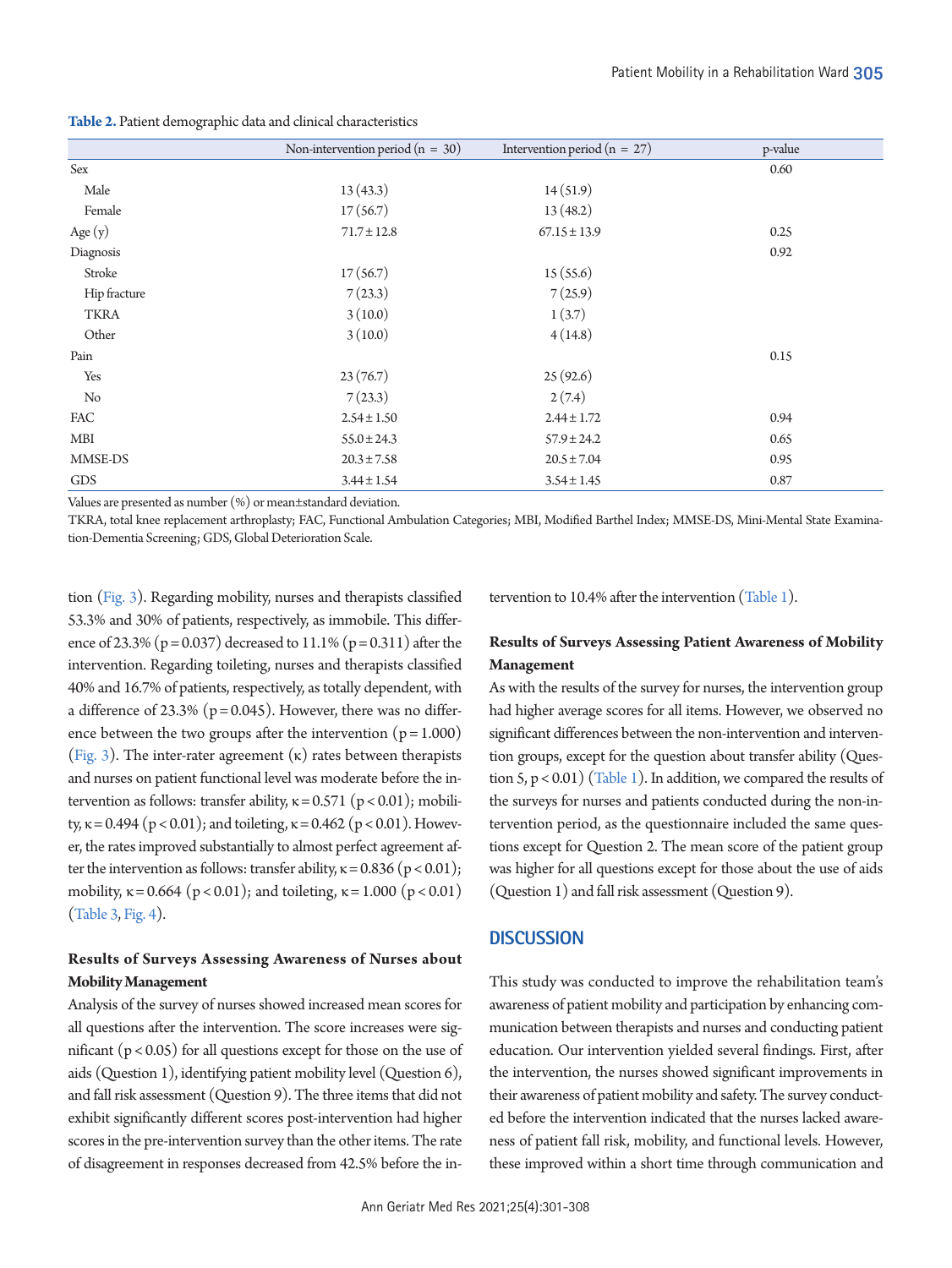<span id="page-5-0"></span>

**Fig. 3.** The proportion of patients determined to be immobile or totally dependent for activities of daily living by nurses and therapists. For all questions, the difference between nurses and therapists was reduced after the intervention, with decreases of 16.6% to 3.7%, 23.3% to 11.1%, and 23.3% to 0% observed for questions related to (A) transfer ability, (B) mobility, and (C) toileting, respectively. \*p<0.05.

<span id="page-5-1"></span>**Table 3.** Descriptive statistics, Cohen's kappa coefficient (κ), and measures of the strength of agreement for each item

|                  | Non-intervention period              |                  |       |                                                    | Intervention period                  |                  |       |                                                    |
|------------------|--------------------------------------|------------------|-------|----------------------------------------------------|--------------------------------------|------------------|-------|----------------------------------------------------|
|                  | Crude agreement <sup>a)</sup> $(\%)$ | Cohen's $\kappa$ |       | SE of $\kappa$ Strength of agreement <sup>b)</sup> | Crude agreement <sup>a)</sup> $(\%)$ | Cohen's $\kappa$ |       | SE of $\kappa$ Strength of agreement <sup>b)</sup> |
| Transfer ability | 83.3                                 | 0.571            | 0.571 | Moderate                                           | 96.3                                 | 0.836            | 0.158 | Almost perfect                                     |
| Mobility         | 73.3                                 | 0.494            | 0.132 | Moderate                                           | 88.8                                 | 0.664            | 0.172 | Substantial                                        |
| Toileting        | 76.7                                 | 0.462            | 0.150 | Moderate                                           | 100                                  | L.000            | 0.000 | Almost perfect                                     |

SE, standard error.

<sup>a)</sup>Percentage of therapists and nurses who placed the patient in the same category.

 $^{b)}$ Strength of agreement based on Landis and Koch: $^{16)}$  $^{16)}$  $^{16)}$  poor, κ<0.20; fair, κ=0.21–0.40; moderate, κ=0.41–0.60; good, κ=0.61–0.80; excellent, κ=0.81–1.00.

<span id="page-5-2"></span>

**Fig. 4.** The inter-rater agreement (κ) between therapists and nurses regarding patient functional level. Moderate agreement was observed before the intervention, with agreement values of  $\kappa$ =0.571,  $\kappa$ =0.494, and  $\kappa$ =0.462 for questions related to transfer ability, mobility, and toileting, respectively. Agreement levels improved substantially to almost 100% after the intervention, with agreement values of  $\kappa$ =0.836,  $\kappa$ =0.664, and  $\kappa$ =1.000, respectively.

educational sessions. These results supported those of previous reports suggesting that a lack of awareness prevents nurses from pro-moting patient mobility.<sup>5[,17](#page-7-7),18</sup>) Our observations also underscored the need to emphasize patient mobility and functional levels in education programs for nurses.

Second, the different perceptions of patient functional levels between therapists and nurses confirmed the need for communication within the rehabilitation team. $19)$  $19)$  We observed moderate agreement between therapists and nurses before the intervention  $(\kappa = 0.41 - 0.60)$ . In particular, compared to therapists, nurses had a greater tendency to limit active participation in daily activities. A previous study reported differences in the perceptions of roles between nurses and therapists. According to Dalley and  $Sim<sub>i</sub><sup>12</sup>$  nurses tended to limit therapists' roles in facilitating mobility and functioning. They also tended to consider therapists as having distinct and different roles in the rehabilitation team.<sup>12)</sup> Doherty et al.<sup>[20](#page-7-10))</sup> also reported that it was difficult for nurses to set an acceptable pa-tient functional level. In contrast, Long et al.<sup>[13](#page-7-11))</sup> emphasized coordination and communication among nurses' roles in a multi-professional rehabilitation team. They reported that nurses play a role in integrating rehabilitation care through ongoing communication with therapists.

The manual developed by our team, "My Rehabilitation Story," improved the sharing of information related to the patient's functional level. This written medium allowed both formal and informal communication, which helped to set appropriate patient mobility participation levels in the ward. Previous studies have demonstrated the effectiveness of communication processes in multidisciplinary teams. Papadimitriou and Cott<sup>[21](#page-7-12))</sup> reported that interprofessional communication allowed effective team perfor-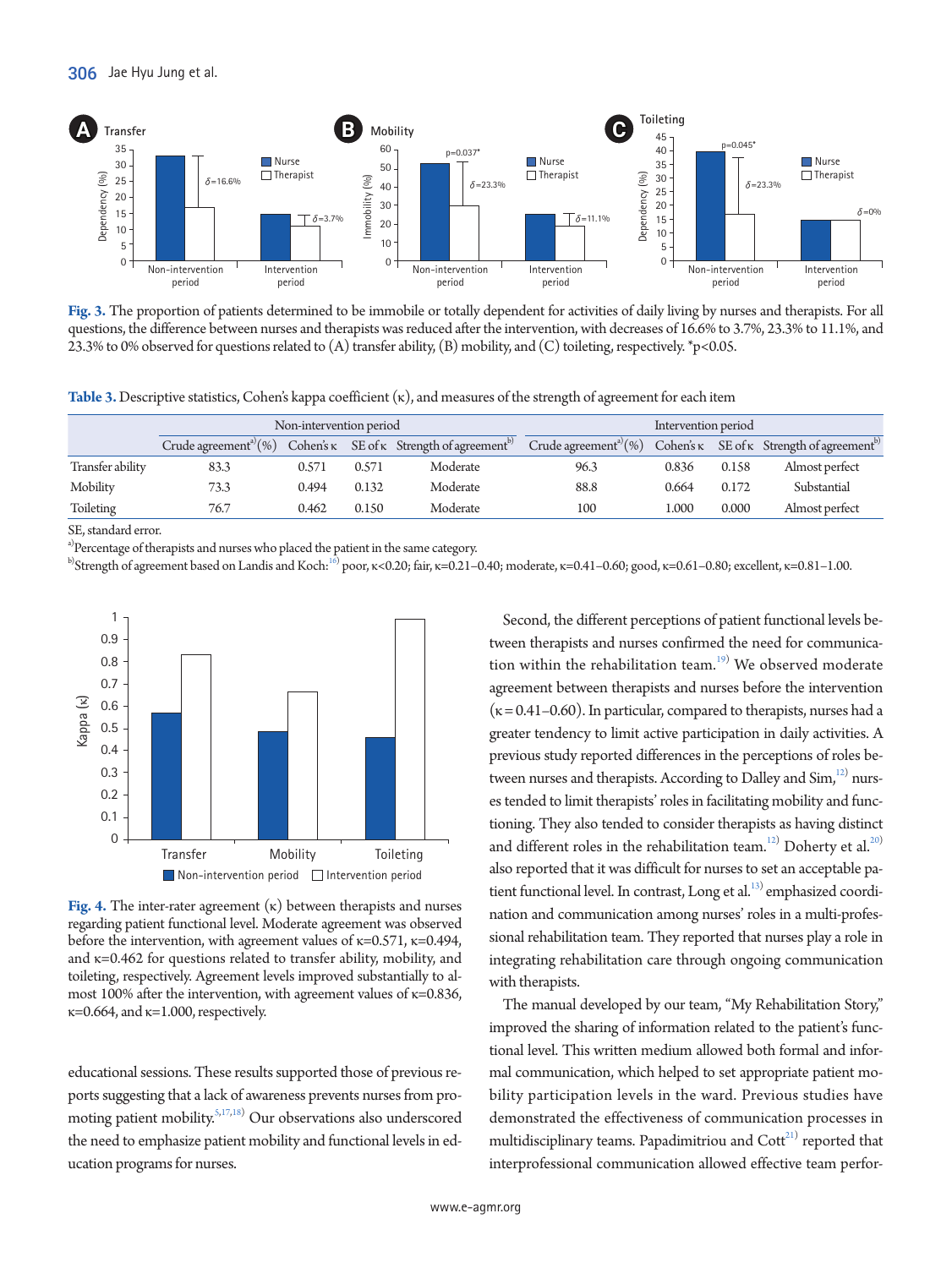mance and enhanced client-centered practice. Tyson et al.<sup>22)</sup> also reported that the use of objective measurement tools was effective in avoiding communication conflicts in a multidisciplinary team approach. However, all previous studies were qualitative, with case report designs. Therefore, they were insufficient to clarify the effects of communication. However, it is meaningful to analyze the effect of communication based on an objective and quantitative index; namely, inter-rater agreement  $(\kappa)$ . To our knowledge, this study is the first to report a quantitative analysis of the effect of communication between therapists and nurses in a rehabilitation setting.

Third, education on mobility and participation improved patient awareness. This finding was consistent with those of previous studies showing that patient education prevented immobility and improved functional status, independence, and mobility. $^{23\text{-}26)}$  However, despite the overall improvement, we observed no statistically significant improvements in any of the question scores, except for Question 5 ( $p < 0.01$ ). This might have been due to the high survey scores by the pre-intervention group. Interestingly, the patients had a greater awareness of their mobility than their nurses. This was because, even during the non-intervention period, therapists provided education on mobility as part of the patients' rehabilitation program.

Patients participating in rehabilitation therapy experience more falls due to the promotion of mobility and participation.<sup>4[,27\)](#page-7-16)</sup> Moreover, if they experience a serious fall, patients tend to passively participate in ADL. $^{28)}$  $^{28)}$  $^{28)}$  In this study, the number of falls did not increase, even though we promoted mobility. Only one fall occurred during both the non-intervention (907 person-days) and intervention (958 person-days) periods. Therefore, the intervention conducted in this study was suitable for promoting mobility without increasing fall accidents. Previous studies have highlighted this as an important element of mobility promotion programs.<sup>29)</sup>

The contribution of nurses to rehabilitation for improving mobility is important for maximizing patient functional out-comes.<sup>30[-32\)](#page-7-20)</sup> Nurses who promote patient ADL participation while communicating with therapists can speed patient recovery and reduce rehabilitation time. $^{13)}$  Burton $^{33)}$  $^{33)}$  $^{33)}$  reported that nurses also wanted to help patients to use the skills in their ADL that they had learned from therapists in the gym. The improvement in communication between therapists and nurses with the continuous educational program proposed in this study is consistent with the ideal nursing practice for promoting patient mobility advocated by King et al.<sup>[34](#page-7-22))</sup>

This study had some limitations. We included only a single site and a small sample size, which could potentially limit the generalizability of our findings. In addition, this was not a randomized

controlled trial, which might have led to bias. Finally, due to the lack of clinical outcomes to assess the effectiveness of interventions, further studies are needed to determine whether mobility facilitation in an inpatient ward can, in turn, facilitate functional improvement.

The results of this study confirmed that improving communication among healthcare professionals from multiple disciplines, including nurses and therapists, through continuous educational programs promoted patient mobility and ADL participation in the inpatient ward. Therefore, our findings provide evidence of the benefits of a ward culture that facilitates a team approach to promote and recommend appropriate mobility for patients.

### <span id="page-6-4"></span>**SUPPLEMENTARY MATERIALS**

Supplementary materials can be found via https://doi.org/10.4235/ agmr.21.0085.

## **ACKNOWLEDGMENTS**

#### **CONFLICT OF INTEREST**

The researchers claim no conflicts of interest.

#### **FUNDING**

None.

#### **AUTHOR CONTRIBUTION**

Conceptualization, KJY, JJH, KJY, KCH; Data curation, JJH; Investigation, KJY, KCH; Methodology, JJH, KJY; Project administration, LJY; Supervision, KJY, LJY; Writing-original draft, JJH; Writing-review & editing, KJY, LJY.

## <span id="page-6-3"></span>**REFERENCES**

- <span id="page-6-0"></span>1. Lim JY. Challenges and opportunities towa[rd the decade of](https://doi.org/10.4235/agmr.21.0064)  [healthy ageing in the post-pandemic era. Ann Geriatr Med Res](https://doi.org/10.4235/agmr.21.0064)  [2021;25:63-4.](https://doi.org/10.4235/agmr.21.0064)
- <span id="page-6-1"></span>2[. Shin J, Han SH, Choi J, Kim YS, Lee J. Importance of geriatric](https://doi.org/10.4235/agmr.20.0017)  [syndrome screening within 48 hours of hospitalization for iden](https://doi.org/10.4235/agmr.20.0017)[tifying readmission risk: a retrospective study in an acute-care](https://doi.org/10.4235/agmr.20.0017)  [hospital. Ann Geriatr Med Res 2020;24:83-90](https://doi.org/10.4235/agmr.20.0017).
- <span id="page-6-2"></span>3[. Kus S, Muller M, Strobl R, Grill E. Patient goals in post-acute](https://doi.org/10.2340/16501977-0636)  [geriatric rehabilitation: goal attainment is an indicator for im](https://doi.org/10.2340/16501977-0636)[proved functioning. J Rehabil Med 2011;43:156-61](https://doi.org/10.2340/16501977-0636).
- 4. [Saverino A, Benevolo E, Ottonello M, Zsirai E, Sessarego P. Falls](https://www.ncbi.nlm.nih.gov/pubmed/17039213)  [in a rehabilitation setting: functional independence and fall risk.](https://www.ncbi.nlm.nih.gov/pubmed/17039213)  [Eura Medicophys 2006;42:179-84.](https://www.ncbi.nlm.nih.gov/pubmed/17039213)